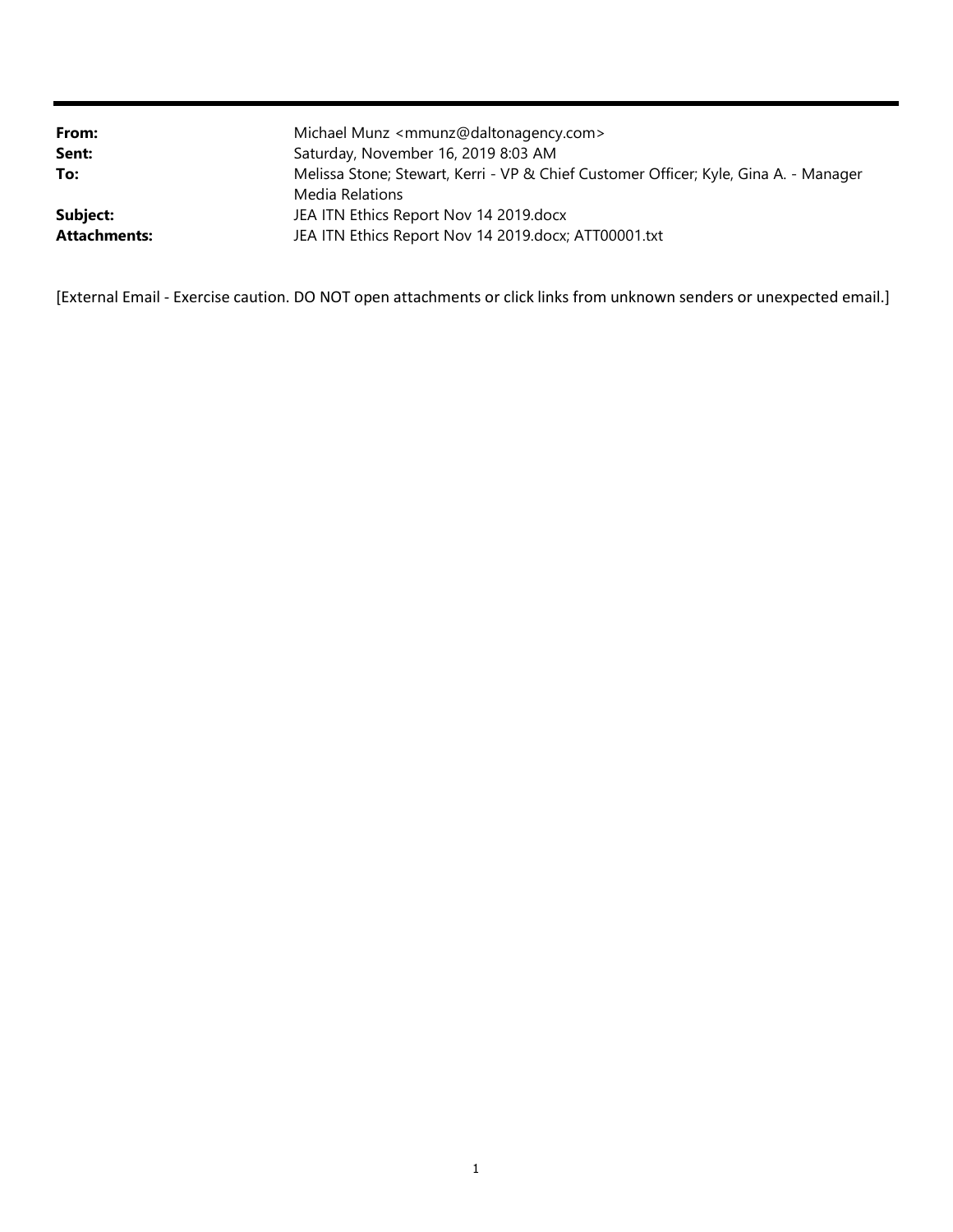To: The Chair of the Jacksonville Ethics Commission

From: Carla Miller, Ethics Director

## **INTERIM REPORT ON THE JEA ITN PROCESS. November 15, 2019**

Under the Jacksonville Municipal Code, it is the duty of the Ethics Director to "investigate, review, and report on City issues and proposed programs, contracts and transactions as related to the prevention of conflicts of interest and corruption" (602.621 k).

On October 4, 2019, the Inspector General sent notification to the CEO of the JEA that the Office of Inspector General and the Director of the Office of Ethics Compliance and Oversight would be monitoring JEA's ITN-127-19 in order to ensure compliance with applicable laws, rules and policies.

Therefore, at the request of the Chair of the Ethics Commission, and in furtherance of the Ethics Office's required duties under the Code, the Ethics Director is issuing this brief interim report on the activities of the office in the last month in connection with JEA's ITN-127-19.

\_\_\_\_\_\_\_\_\_\_\_\_\_\_\_\_\_\_\_\_\_\_\_\_\_\_\_\_\_\_\_\_\_\_\_\_\_\_\_\_\_\_\_\_\_\_\_\_\_\_\_\_\_\_\_\_\_\_\_\_\_\_\_\_\_\_\_\_\_\_\_\_\_\_\_\_\_\_\_\_\_\_\_\_\_

10/7/19. The Ethics Director attended the "bid opening" procedure for the ITN.

10/11/19. There was a meeting with the Office of General Counsel (OGC) to discuss the process for observing the confidential ITN proceedings. It was stated that outside counsel for JEA would be in town the next week and would be made available for a meeting.

10/16/19. Meeting at JEA with their outside counsel, OGC attorneys and JEA procurement personnel, the Ethics Director and others. The two main points initiated by the Ethics Director: Sunshine law issues (FS 119.071—what information is confidential?) and conflict of interest issues. It was noted by the Ethics Director that the required "Conflicts Form" signed by the bidders was inadequate to identify conflicts of interest by all involved parties. There was a recommendation by the Ethics Director that there should be an extensive analysis of any conflicts of interest of the JEA employees appointed to the negotiating team. Ethics Office materials on conflict analysis were given to the JEA attorneys to assist them in their review. (The JEA negotiation team had not yet been appointed.)

Additionally, the disclosure of the names of the JEA negotiators under the Florida Sunshine law was discussed. It was the opinion of JEA's outside counsel that these names could be kept confidential under FS 119.071 for public policy reasons. It was the Ethics Director's view that they could not be kept confidential under FS 119.071 and public policy would favor disclosure to the citizens. A discussion on the law and public policy took place.

10/21/19. The JEA outside counsel issued a memo: "Public Meeting and Records Exemptions for ITNs". The memo did not assert that the names of the negotiators could be kept confidential under Florida law.

10/22/19. The JEA attorney met with the Ethics Director who asked if a decision had been made on keeping the names of the negotiators confidential. The Ethics Director was told that JEA had now decided to disclose the names of the negotiators.

The JEA attorney provided the Ethics Director with 3 legal memos on a conflict analysis for the 3 potential negotiators. ("Disclosures of Interactions with Respondents.") In the memos, it was stated that